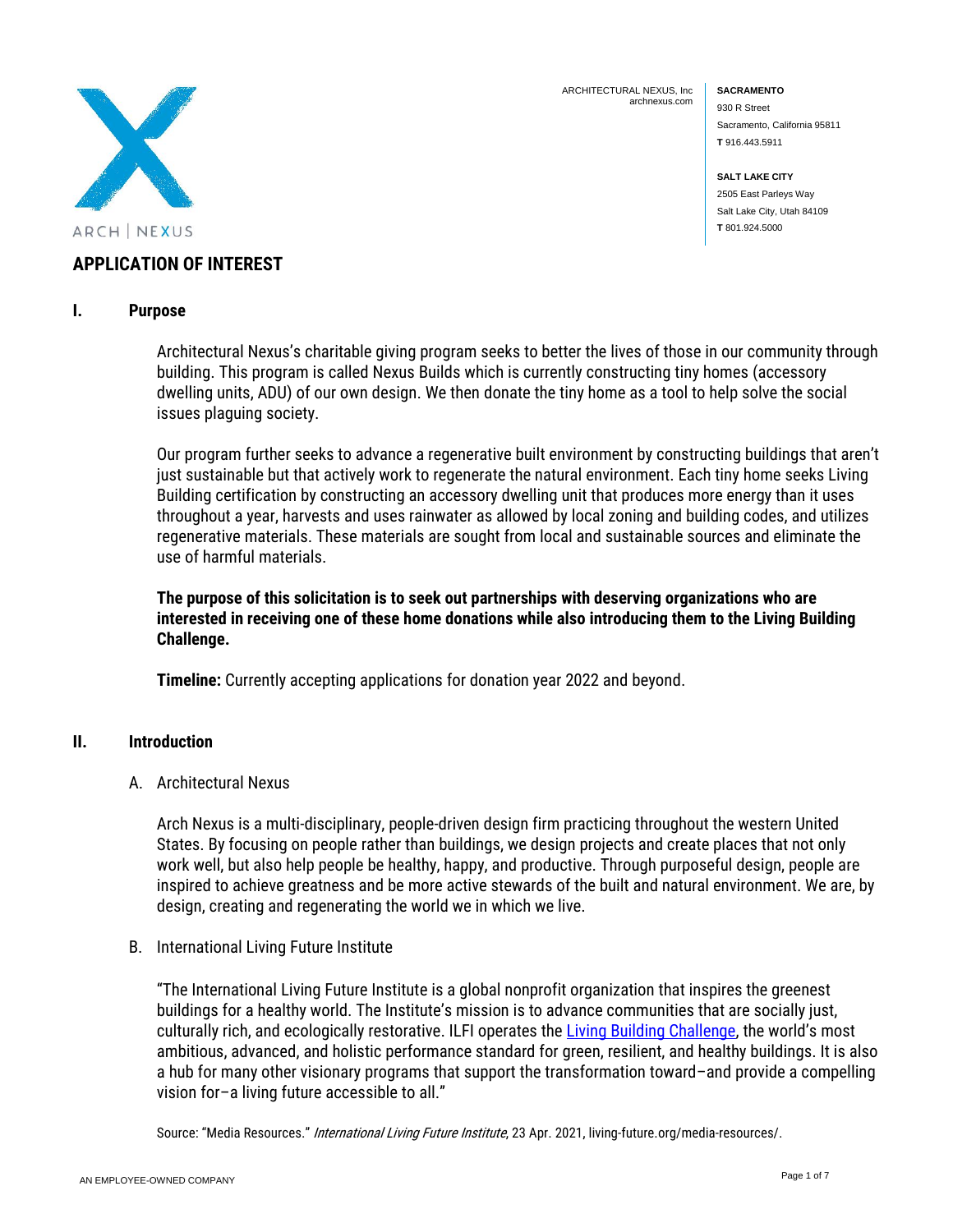#### C. Nexus Builds

Nexus Builds, the action arm of Architectural Nexus' philanthropy program, provides our staff of architects the opportunity to further their mastery in the field of building design and construction, thereby creating a continuing education platform that nurtures the most important aspect of what we do. Architects are required to maintain a current and ongoing education in the craft of architecture to maintain their professional license, promoting the safety and welfare of those who utilize the buildings that we design. In turn our charitable giving program establishes the highest level of educational opportunity to foster the development of a sustainable built environment.

Currently the Nexus Build's program aims to build and donate 1-2 Tiny Homes per year and is building an ADU model of our own design, Chrysalis. Please see attachment for photos and floor plans of the unit currently being built for donation.

Chrysalis is **A REFUGE WHICH NURTURES THE PROCESS OF TRANSFORMATION, INSPIRING HOPE FOR A NEW LIFE**. This refuge is designed to provide opportunities for change. It is imperative this new home encourages growth and transformation. Chrysalis is a protective covering that enables a period of positive growth, it provides a refuge for transformation. This new home allows for transformation of the functions within the space. as area is limited, it is necessary for the functions to be able to change for the needs of the occupant. The house is easily adaptable to almost any site configuration or solar orientation. This new home will be a place of safety and security for the occupant, providing both shelter and comfort. It will offer resilience and security with respect to energy and water as the building pursues living building status.

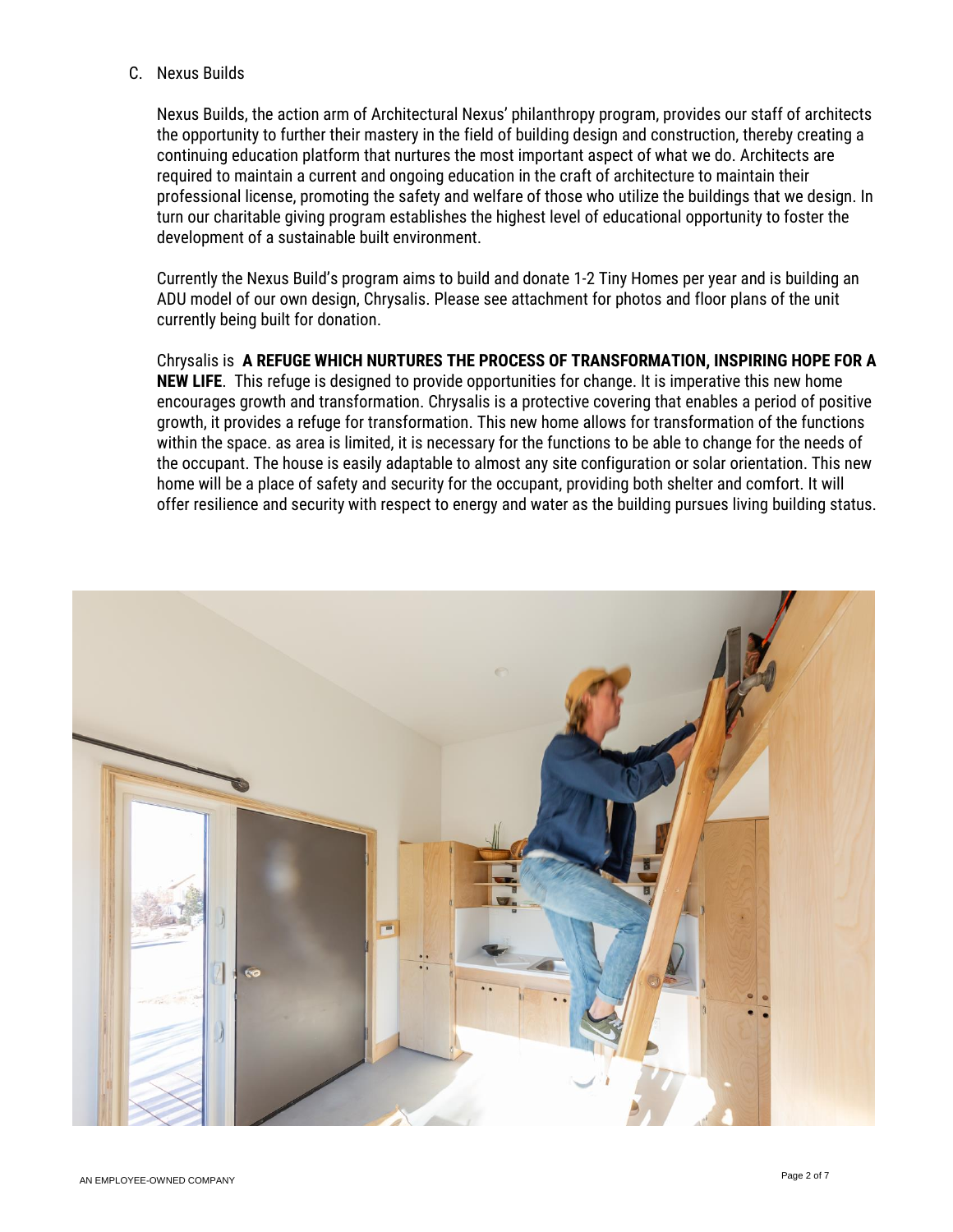D. Links

[www.archnexus.com](http://www.archnexus.com/) ILFI [www.living-future.org](http://www.living-future.org/) LBC 4.0 [living-future.org/lbc/basics4-0/](https://living-future.org/lbc/basics4-0/)

Past Builds:<br>2019 Video

2019 Video [www.youtube.com/watch?v=D-GVsMxJhdQ](http://www.youtube.com/watch?v=D-GVsMxJhdQ)<br>2020 Video www.youtube.com/watch?v=1tMcyoryRPc [www.youtube.com/watch?v=1tMcyoryRPc](http://www.youtube.com/watch?v=1tMcyoryRPc)

Past Recipients:<br>The Block Project

The Block Project [www.the-block-project.org/](http://www.the-block-project.org/)<br>Fresh Start Ventures www.freshstartventures.org [www.freshstartventures.org/](http://www.freshstartventures.org/)

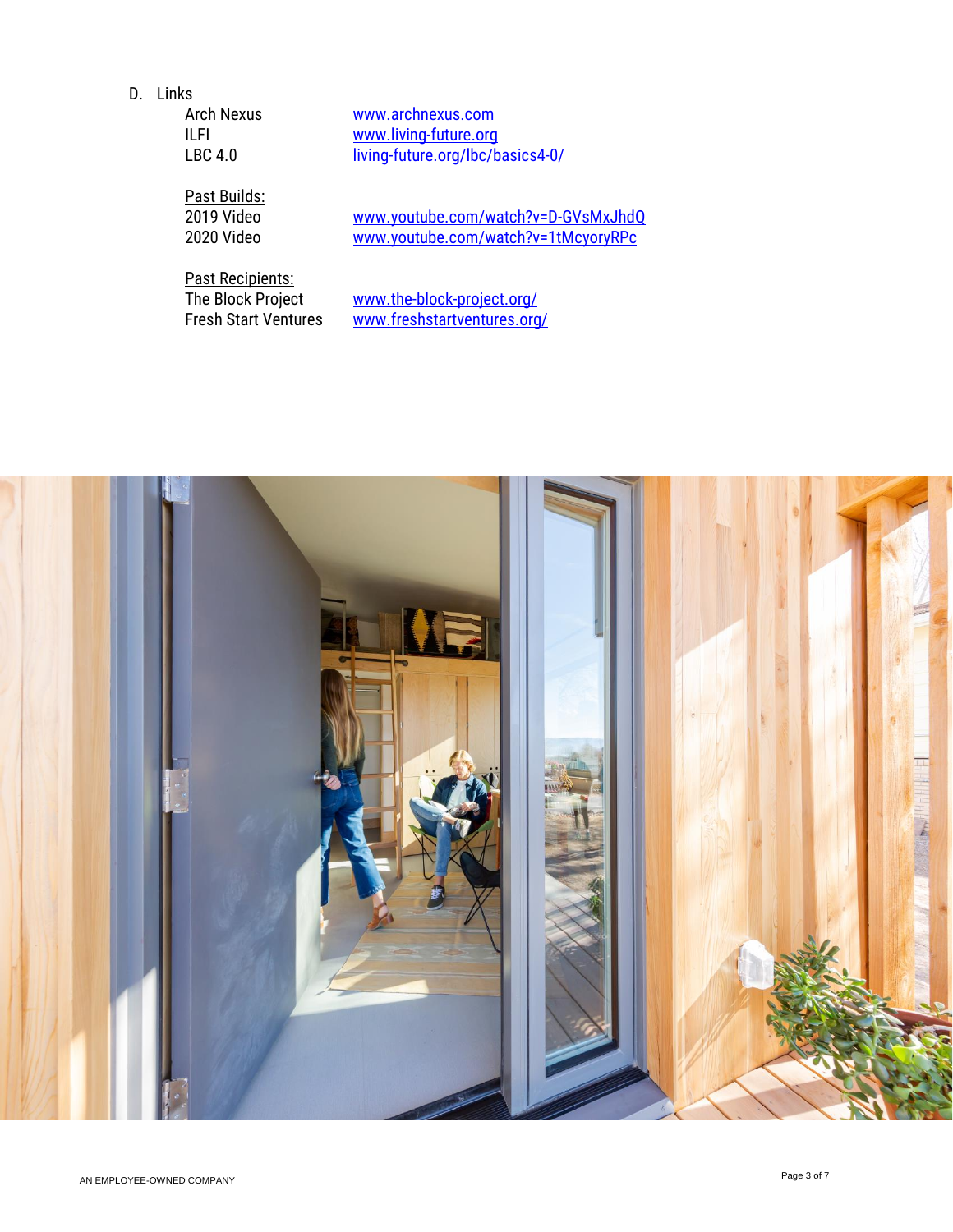- (1) CEDAR DECK
- 2 BUILT-IN STORAGE & SHELVING
- 3 ELECTRIC STOVE
- 4 UNDERCOUNTER DISHWASHER
- $\widetilde{(5)}$  WATER HEATER
- 6 TILE SHOWER
- (7) OPERABLE WINDOW
- 8 BUILT-IN FOLDING TABLE
- 9 RAINWATER COLLECTION & CISTERN





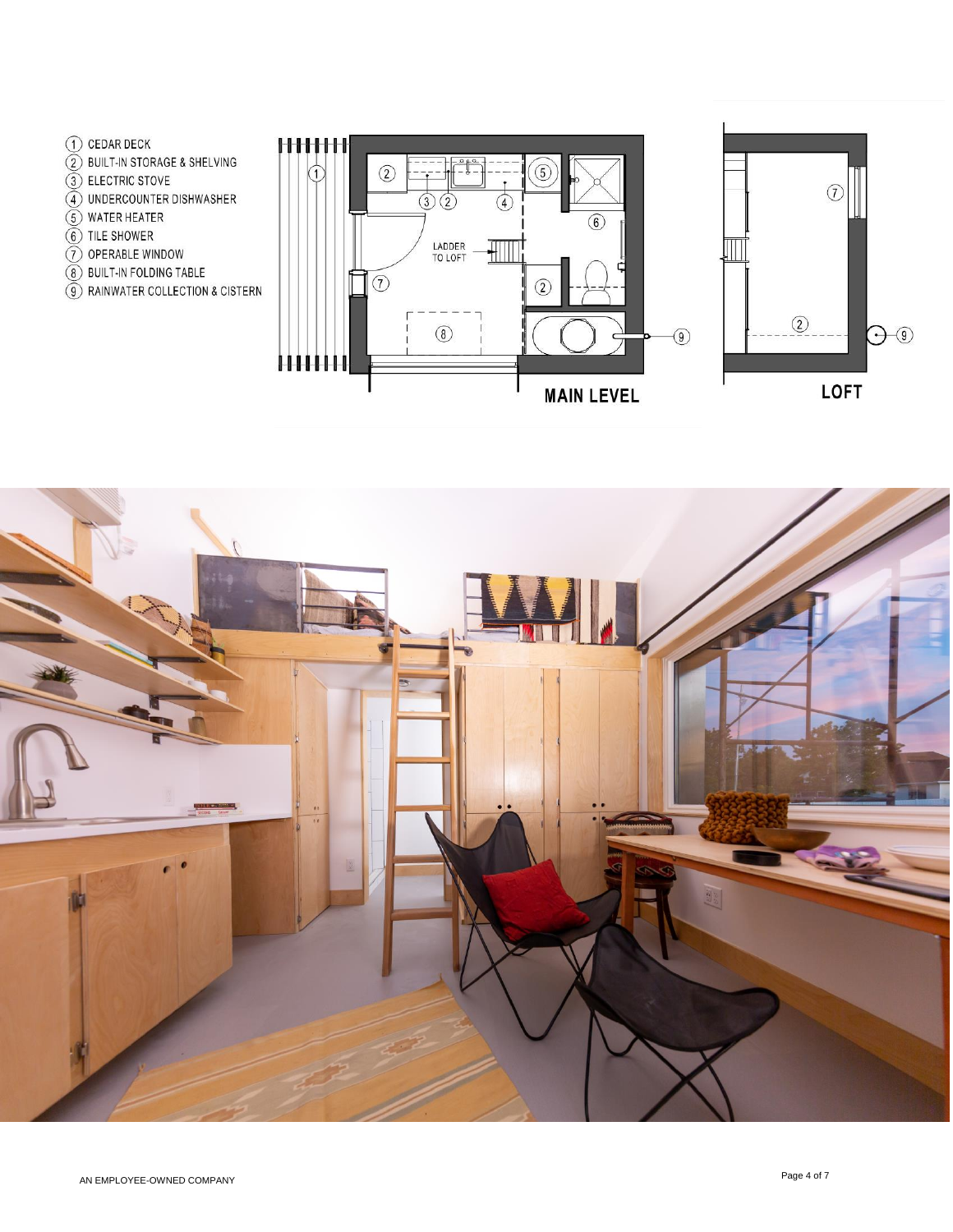#### **III. Eligibility Requirements**

#### A. Required

i. Tiny Home/ ADU is an allowable use by local site jurisdiction or has a pathway

Not all jurisdictions currently allow for the placement of Tiny Homes or ADUs on a permanent foundation. In your application response please provide us with an understanding of your site and jurisdictional issues. If a site location is not currently identified or is in the process of receiving jurisdictional approval, please describe that below.

Applicants with an identified site that has a pathway for allowing an ADU on a permanent foundation will be given priority.

ii. Cost Responsibilities (Site, Transportation)

Arch Nexus is donating one Tiny Home, site adaptation design services, and the LBC guidance needed for certification. All site-based costs, such as foundation, site improvements, solar photovoltaic panels, and transportation of the unit to the site, are the responsibility of the recipient organization. Arch Nexus will work with you to coordinate and identify those needs. Attached is a list of **potential** site costs based on the experience from our prior projects.

iii. ILFI Performance Period

Our ADU's are designed and built to be a fully certifiable Living Buildings. This certification is only held by a handful of projects globally. A significant part of the certification is the Performance Period where a project proves through 12 consecutive months of operational data that it is functioning appropriately. Only applicants who are committed to participate in that Performance Period will be considered.

#### B. Preferred

i. 501c3

The Nexus Builds program is the action arm of our Philanthropy program. While not required, applicants that are a 501c3 organization are preferred. Please describe in your application your organization's charitable status.

ii. Sites located in Northern California and Utah

We are architects that are passionate about working and being of service to the communities in which we live. We will give preference to sites that are located within those communities; Northern California and Utah.

iii. Sites that are not located in a Tiny Home Village

Based on our first exposure to these programs through our work with the BLOCK Project we organized our program around the idea of placing homes in residential yards with matched host families and/ or a network of support for the resident as they transition out of traumatic situation. Sites that create this social support network are preferred over Tiny Home Villages.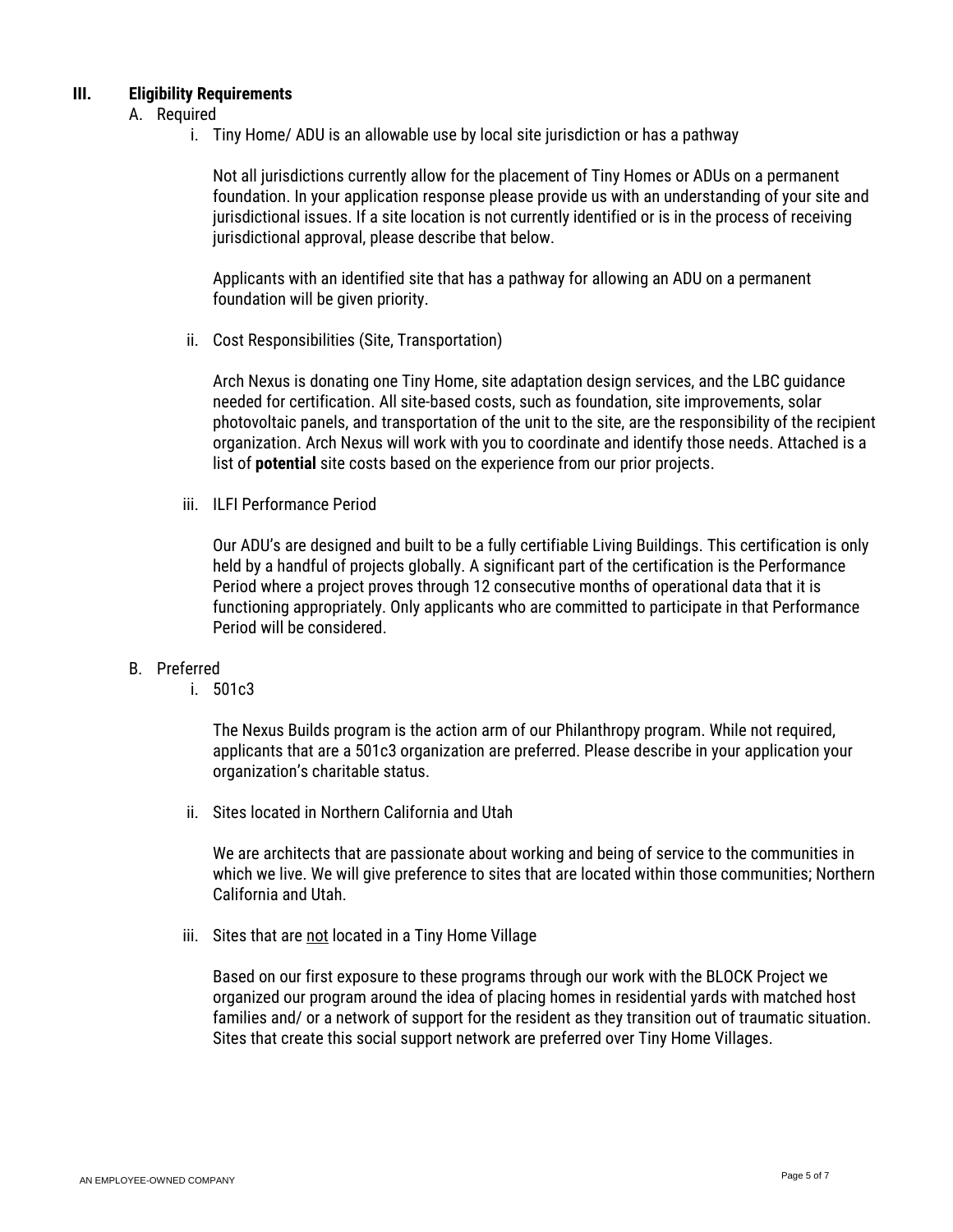### **IV. Application Submission**

Please provide the following information, limit application written responses to 2 pages. Attachments for photos and site plans are welcomed, but not required. Photos and site plans do not count towards the twopage limit.

- A. Recipient Information
	- i. Recipient / Organization Name
	- ii. Recipient / Organization Address
	- iii. Charitable status
		- 501c3
		- Recognized charitable
		- Non-profit
		- Faith-based
		- Educational Institution
		- None of the Above
	- iv. Website (if applicable)
	- v. Description
- B. Primary Contact Info
	- i. Primary Contact Name
	- ii. Email
	- iii. Phone Number
	- iv. Mobile Phone Number (optional)
- C. Site/ Location Description
	- i. Site Address
	- ii. Site Details
- D. Permitting Status (check one)
	- Tiny Home/ADU is a permitted use on our site by (JURISDICTION)
	- Tiny Home will be permitted by (DATE, JURISDICTION)
	- Other, please explain
- E. Partnership Acknowledgment

Please provide a brief response to each of the items outlined in Section III. Eligibility Requirements.

- F. Statement of need, tell us your story!
- G. Donation Year (check all that apply)
	- ASAP
	- Future Year
	- I don't know at this time
- H. Questions for Arch Nexus?

If you have questions about the application process or Nexus Builds please feel free to reach out to the Program Chairs at [nbuilds@archnexus.com.](mailto:nbuilds@archnexus.com)

Please submit your application to *nbuilds@archnexus.com*. Please keep all submittal sizes to 10MB or less as a zip file or compiled PDF.